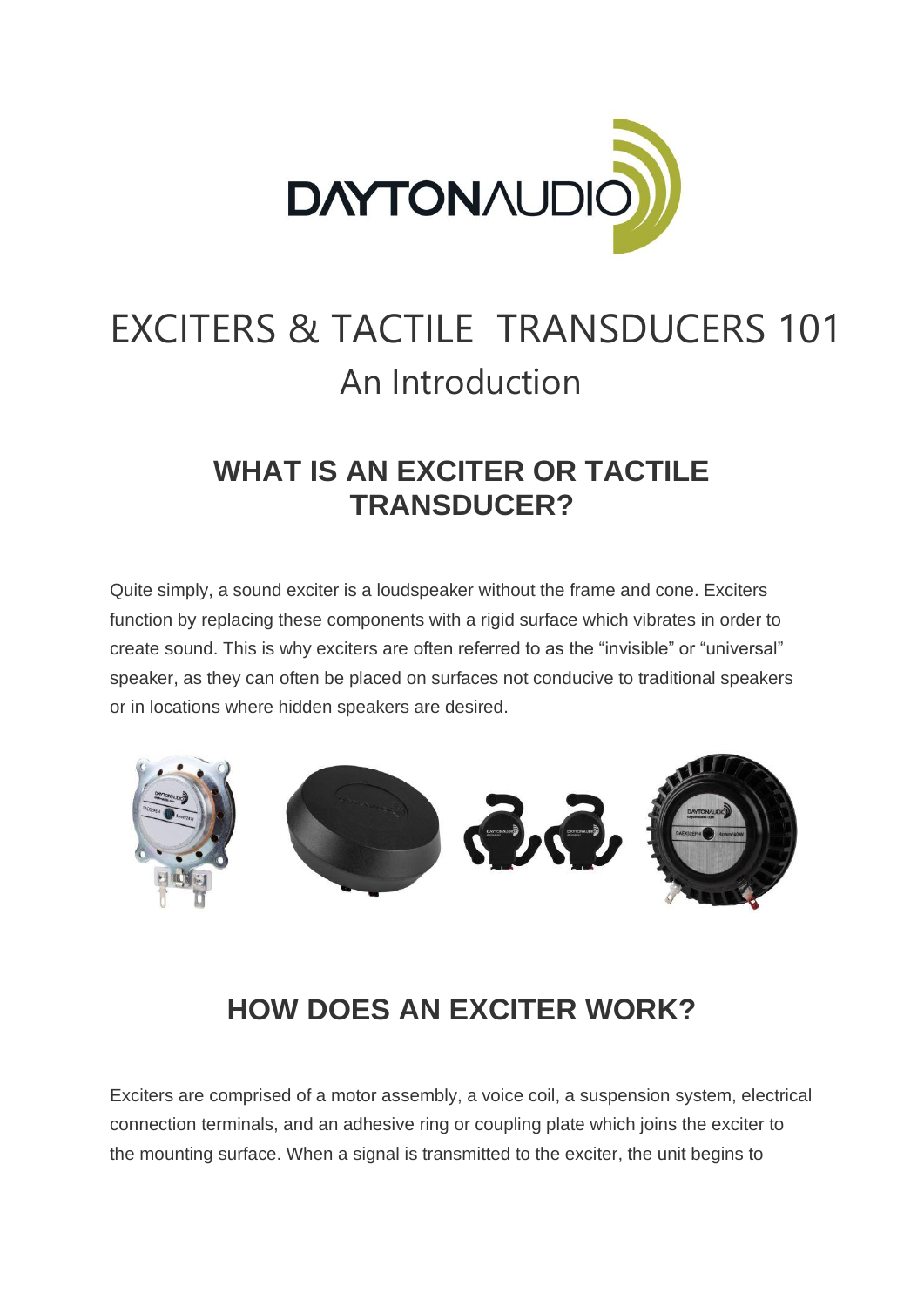vibrate at the frequency of the signal and those vibrations transfer through the exciter's mounted surface thus emitting sound.



## **WHY USE AN EXCITER?**

Surface exciter technology provides a universal, cost-effective alternative to loudspeakers, allowing for sound reproduction virtually anywhere it is desired. Issues such as weather, space constraints, vandalism or visibility can be avoided or minimized with the use of a sound exciter. Additionally, exciters may be used in a host of DIY executions to easily add sound to an existing non-audio specific project or create a portable speaker system. As long as a desirable surface is available for mounting and an amplification source can be added, exciters are the go-to product for a host of applications.

## **WHERE TO USE AN EXCITER?**

One of the most frequent questions regarding exciters involves the placement substrate and resulting sound. There is no simple answer for sound reproduction because there are a host of factors which affect how the sound exciter will react in an individual application. Because exciters perform by vibrating against the surface by which they are mounted, the surfaces themselves can and will affect the end result.

For example, mounting an exciter onto glass provides a much different sound than mounting to a sheet of foam core. The size of the surface the exciter is mounted to, the specs of the exciter itself, and the resulting motion of the surface all factor into the overall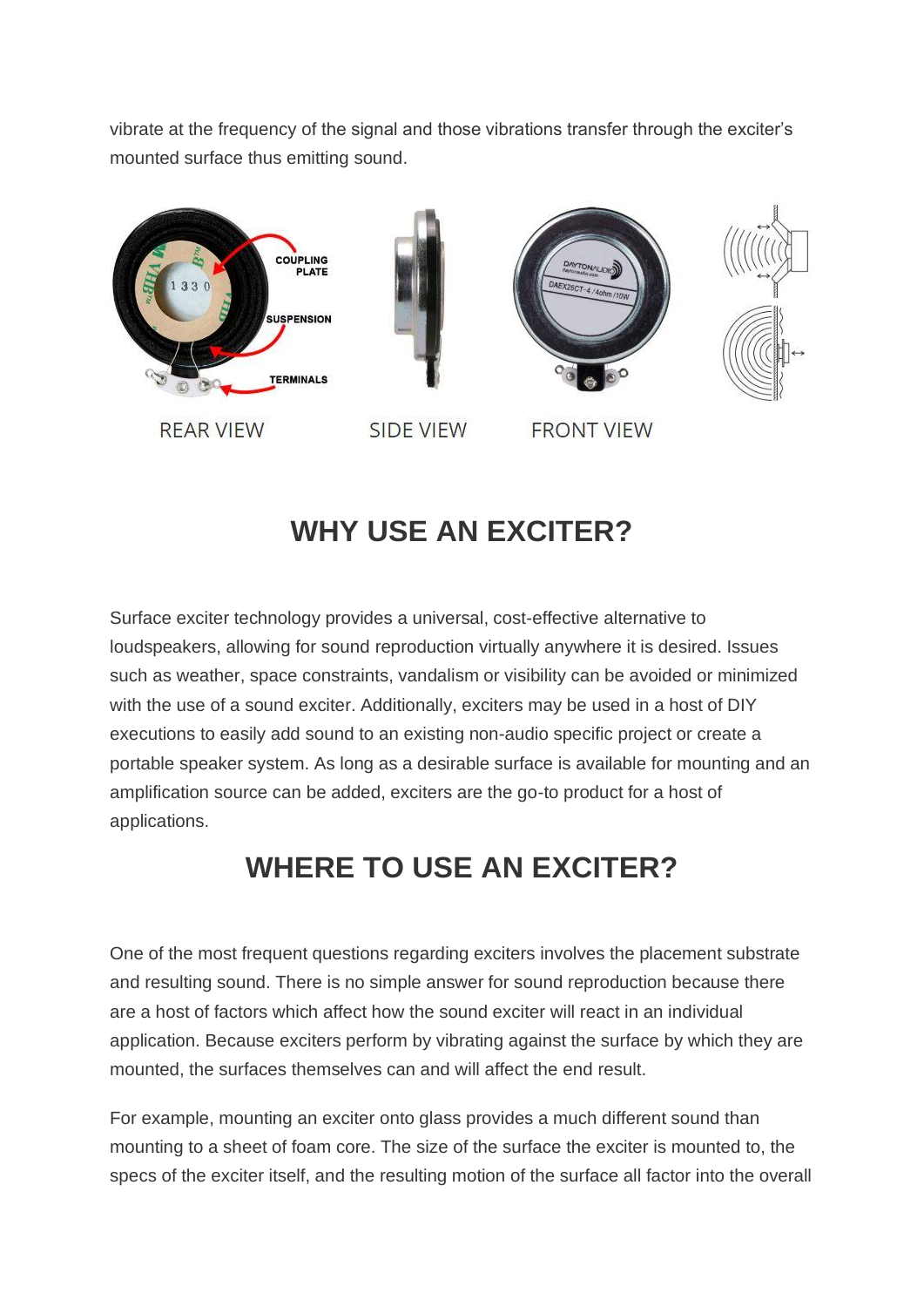performance and sound output, therefore no one singular answer can be provided. Even though it seems like quite the grey area, the ability to leverage flexibility with installation outweighs the need for concrete specifications. This is why exciters are a popular choice in a variety of applications including:

- Home theater and multi-room audio where visibility is a concern
- Boats, bicycles, automobiles, airplanes and other modes of transportation
- Electronic gaming machines, ATMs or kiosks which utilize sound
- Retail product displays, advertising signage or multimedia exhibits
- Bathroom installations including tubs and shower enclosures
- Commercially distributed audio
- DIY projects where sound is desired as a secondary component (ex. a photo frame which doubles as a Bluetooth speaker)
- Schools and offices, specifically within conference rooms and behind white boards, etc.
- Outdoor installations where weather concerns are a factor: decks, patios, porches, fire pits, sheds, planters, barns and more
- Kitchen cabinets, bathroom cabinets, closets, furniture, walls and other locations in the home
- Portable surfaces including coolers, folding chairs and tables, lunch boxes, wagons, etc.

#### *You can add sound to virtually any location with a mountable surface!*



AROUND THE OFFICE



**INTERACTIVE KIOSKS** 



**GAS PUMPS** 



**SLOT MACHINES / ATMS** 



IN THE KITCHEN



IN THE HOME



**HOME GAMING** 



**DIY PROJECTS** 



ON THE DECK / PATIO & AROUND THE FIRE PIT



BY THE POOL



CAMPER / RV



ON BOATS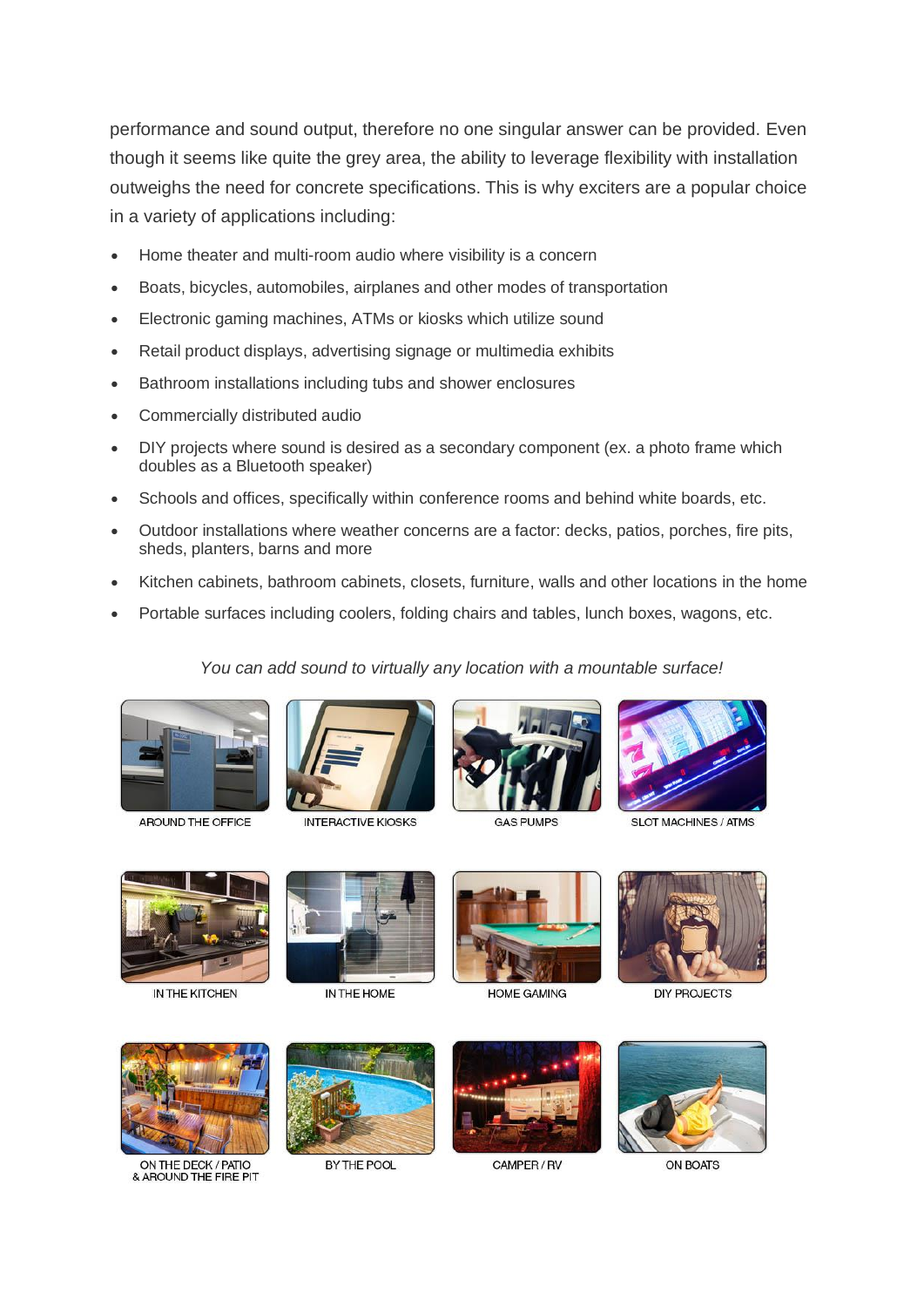# **EXCITER SELECTION AND TYPES**

Once a project has been identified and a mounting material has been sourced, the next step is assessing which exciter would work best in the application. There are more than 25 different varieties of Dayton Audio exciters, each with their own features and benefits. A topline overview is provided below to assist with determining which exciter will be perfect for your next project.

### *TYPES OF EXCITERS*

Selecting an exciter involves a number of factors including application location, surface substrate, size and weight of the mounting surface, coverage area and desired result. To assist with narrowing down which exciter to choose, we have provided simple descriptions for a few of the most common types of exciters. Please note certain exciters span across multiple categories, therefore it is best to review all benefits when selecting which exciter best meets the needs of your project.

#### *Coin Type*



As the name suggests, COIN TYPE exciters are smaller and typically less than 1" in size. They are perfect for applications on smaller surfaces or in compact areas where space is limited. Coin type exciters are often used in toys, monitors, small glass enclosures, etc.



[DAEX19CT-4](http://www.daytonaudio.com/index.php/loudspeaker-components/loudspeaker-drivers-by-series/exciters/daex19ct-4-coin-type-19mm-exciter-5w-4-ohm.html)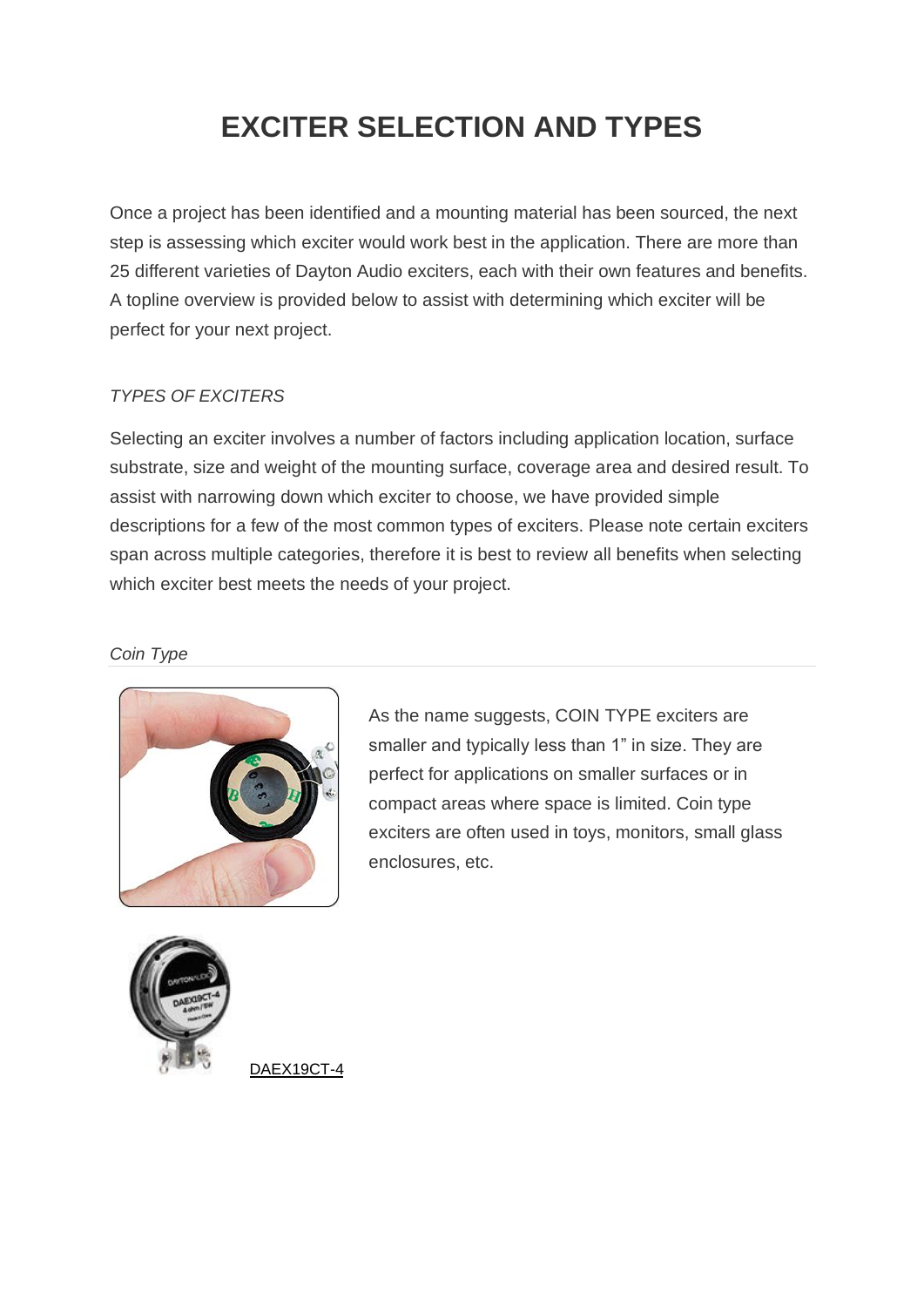

### *Bone Conducting*



Instead of moving air, BONE CONDUCTING exciters convert electrical signals into clean mechanical vibrations which stimulate the bones in the ear. The brain then interprets this stimulus as clear sound. These exciters are ideal for applications where the listener will be in contact with the surface the exciter is mounted to, such as massage tables, reclining chairs, etc.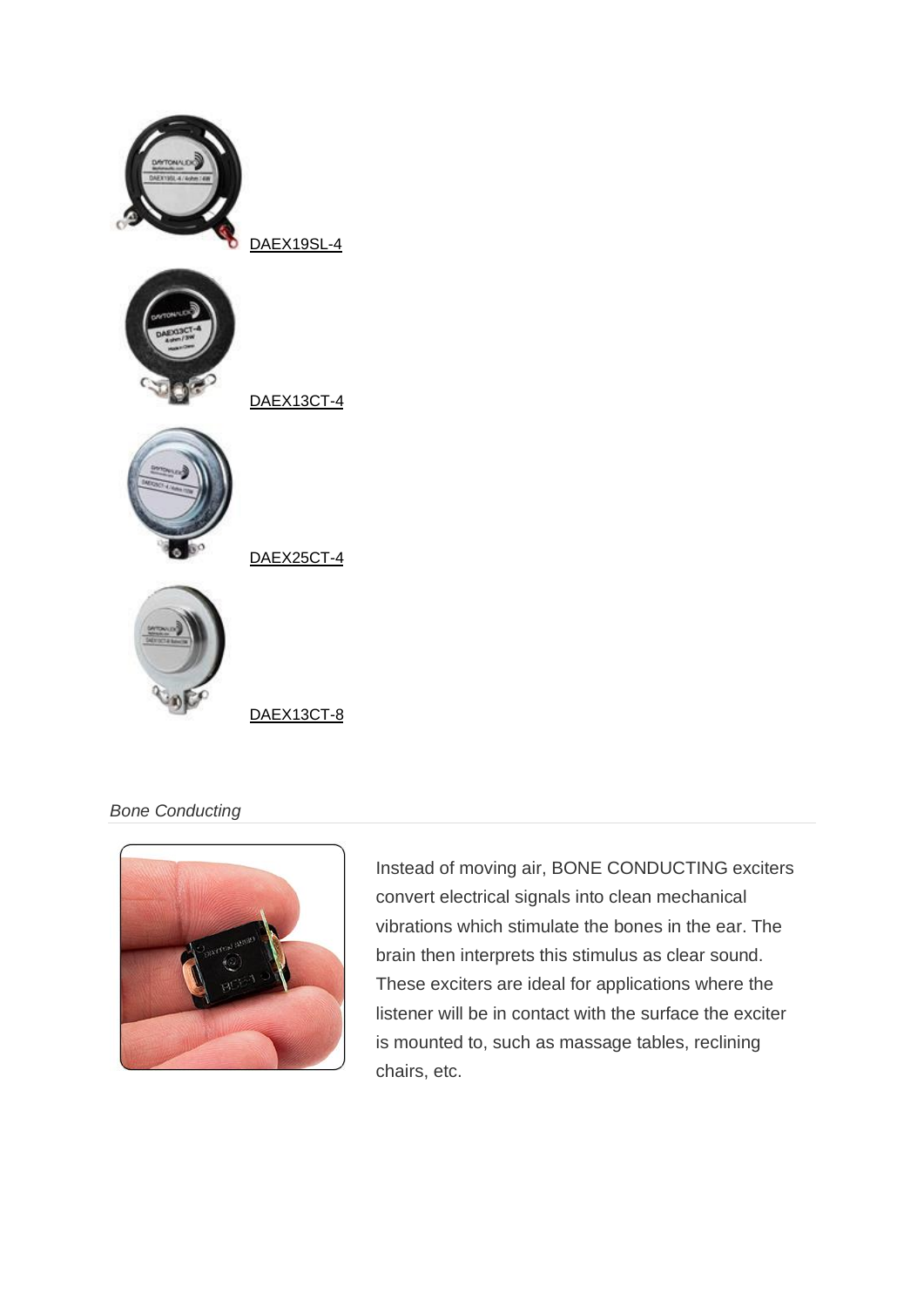

### *High Power*



When increased sound performance is required, HIGH POWER exciters provide the specialized mounting provisions and assembly needed to deliver maximum output. These exciters may be secured to a wide range of materials and in multiple directions as well as attached to moving objects.

[BCE-1](http://www.daytonaudio.com/index.php/loudspeaker-components/loudspeaker-drivers-by-series/exciters/bce-1-22-x-14mm-bone-conducting-exciter.html) 



[DAEX32EP-4](http://www.daytonaudio.com/index.php/loudspeaker-components/loudspeaker-drivers-by-series/exciters/daex32ep-4-thruster-32mm-exciter-40w-4-ohm.html)



[DAEX25TP-4](http://www.daytonaudio.com/index.php/loudspeaker-components/loudspeaker-drivers-by-series/exciters/daex25tp-4-tripod-feet-25mm-exciter-20w-4-ohm-1200.html)



[DAEX25Q-4](http://www.daytonaudio.com/index.php/loudspeaker-components/loudspeaker-drivers-by-series/exciters/daex25tp-4-tripod-feet-25mm-exciter-20w-4-ohm.html)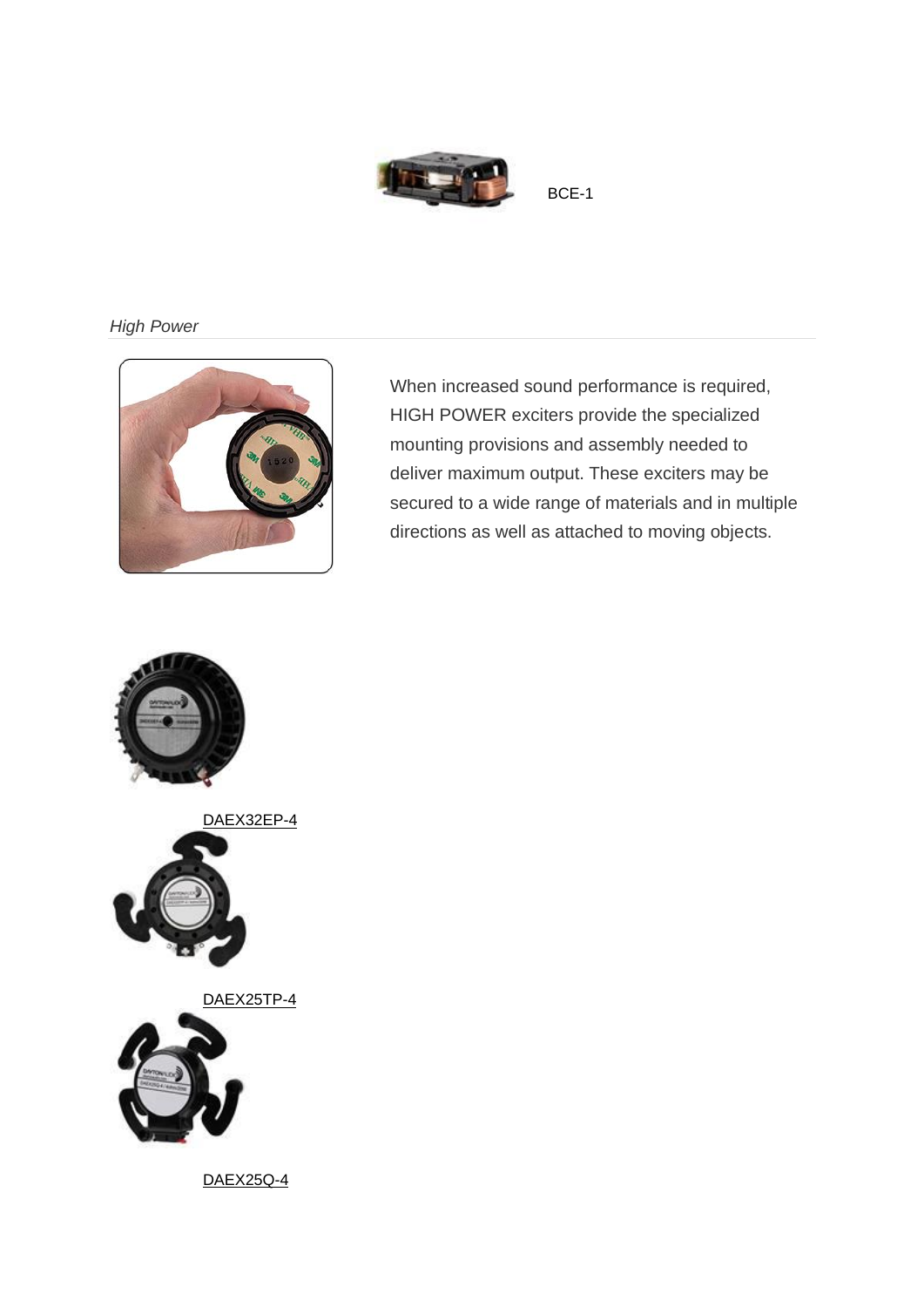

[DAEX25FHE-4](http://www.daytonaudio.com/index.php/loudspeaker-components/loudspeaker-drivers-by-series/exciters/daex25fhe-4-framed-high-efficiency-25mm-exciter.html)



[DAEX32Q-8](http://www.daytonaudio.com/index.php/loudspeaker-components/loudspeaker-drivers-by-series/exciters/daex32q-8-dual-steel-spring-balanced-exciter-32mm-40w-8-ohm.html)



[DAEX32Q-4](http://www.daytonaudio.com/index.php/loudspeaker-components/loudspeaker-drivers-by-series/exciters/daex32q-4-dual-steel-spring-balanced-exciter-32mm-40w-4-ohm.html)



[DAEX19CT-4](http://www.daytonaudio.com/index.php/loudspeaker-components/loudspeaker-drivers-by-series/exciters/daex19ct-4-coin-type-19mm-exciter-5w-4-ohm.html)



[DAEX25VT-4](http://www.daytonaudio.com/index.php/loudspeaker-components/loudspeaker-drivers-by-series/exciters/daex25vt-4-vented-25mm-exciter-20w-4-ohm.html)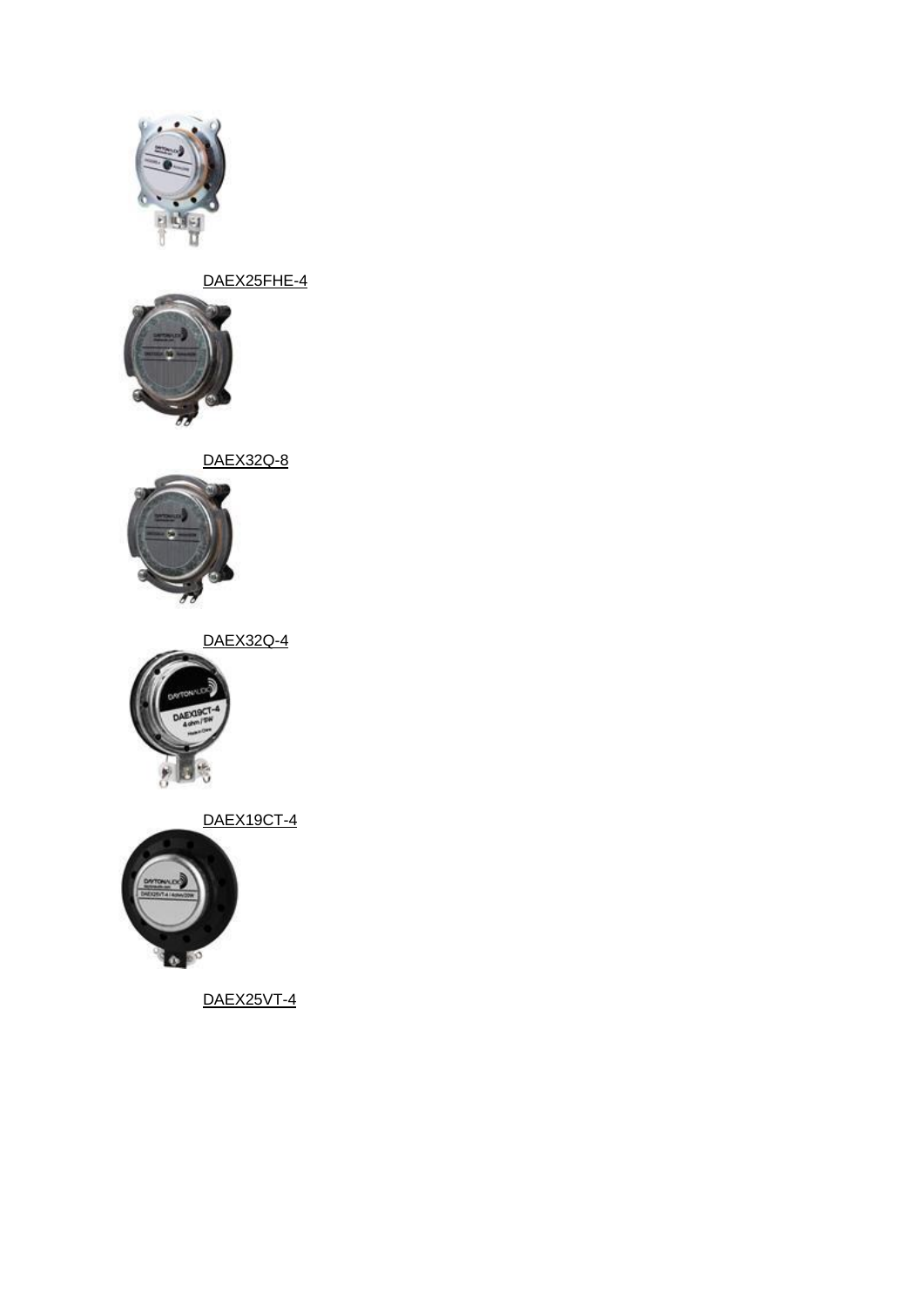#### *Extended Mount*



EXTENDED MOUNT exciters are designed for projects featuring a larger mounting surface or a need for robust mounting due to power handling. Often leveraged in home projects such as doors, drop ceilings, large windows or decks, these exciters provide an extended frame or stabilizing legs for added contact between the exciter and the surface.



[DAEX58FP](http://www.daytonaudio.com/index.php/loudspeaker-components/loudspeaker-drivers-by-series/exciters/dayton-audio-daex58fp-flat-pack-58mm-exciter-25w-8-ohm.html)



DAEX<sub>25</sub>



[DAEX25FHE-4](http://www.daytonaudio.com/index.php/loudspeaker-components/loudspeaker-drivers-by-series/exciters/daex25fhe-4-framed-high-efficiency-25mm-exciter.html)



[DAEX30HESF-4](http://www.daytonaudio.com/index.php/loudspeaker-components/loudspeaker-drivers-by-series/exciters/daex30hesf-4-high-efficiency-steered-flux-exciter.html)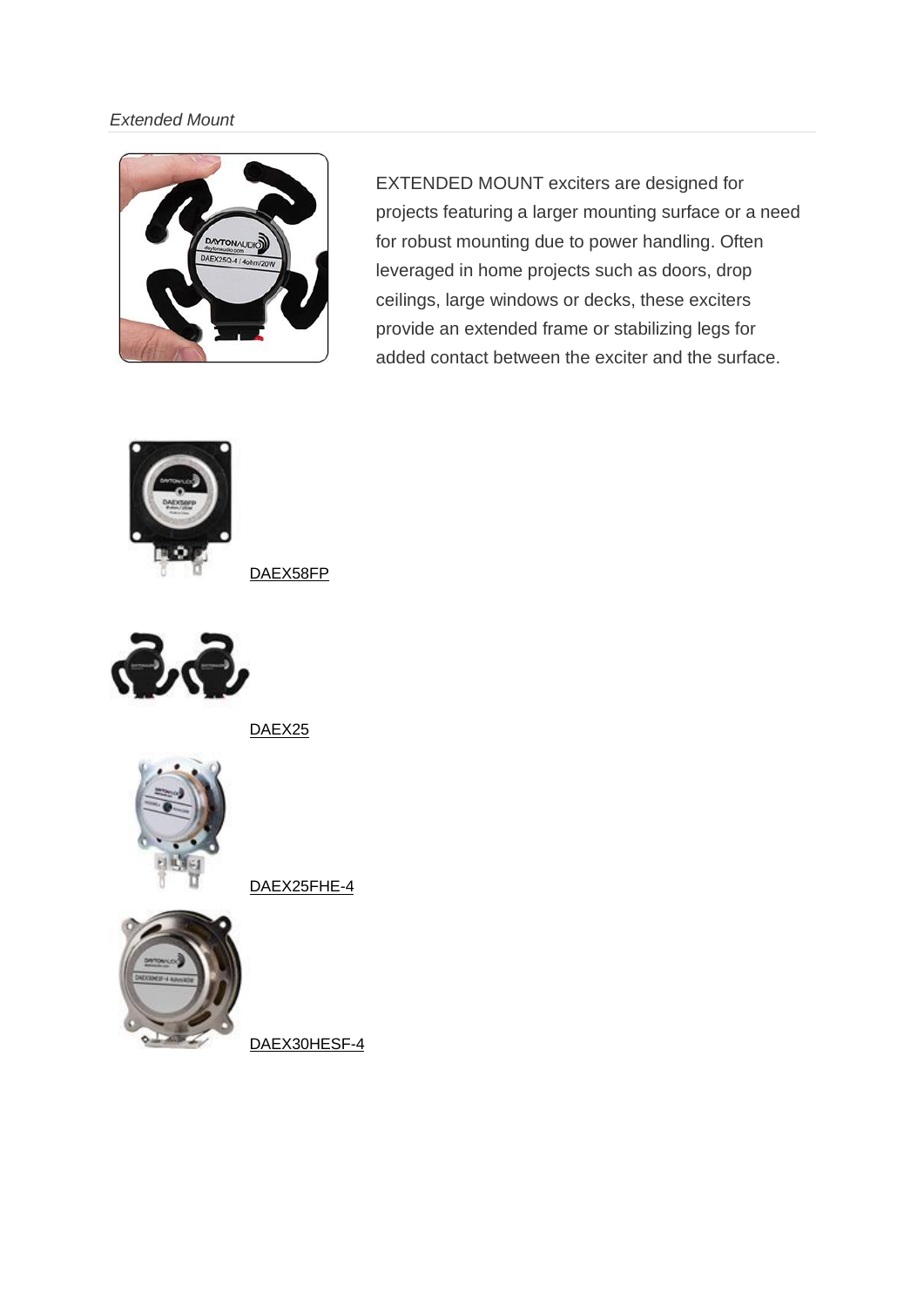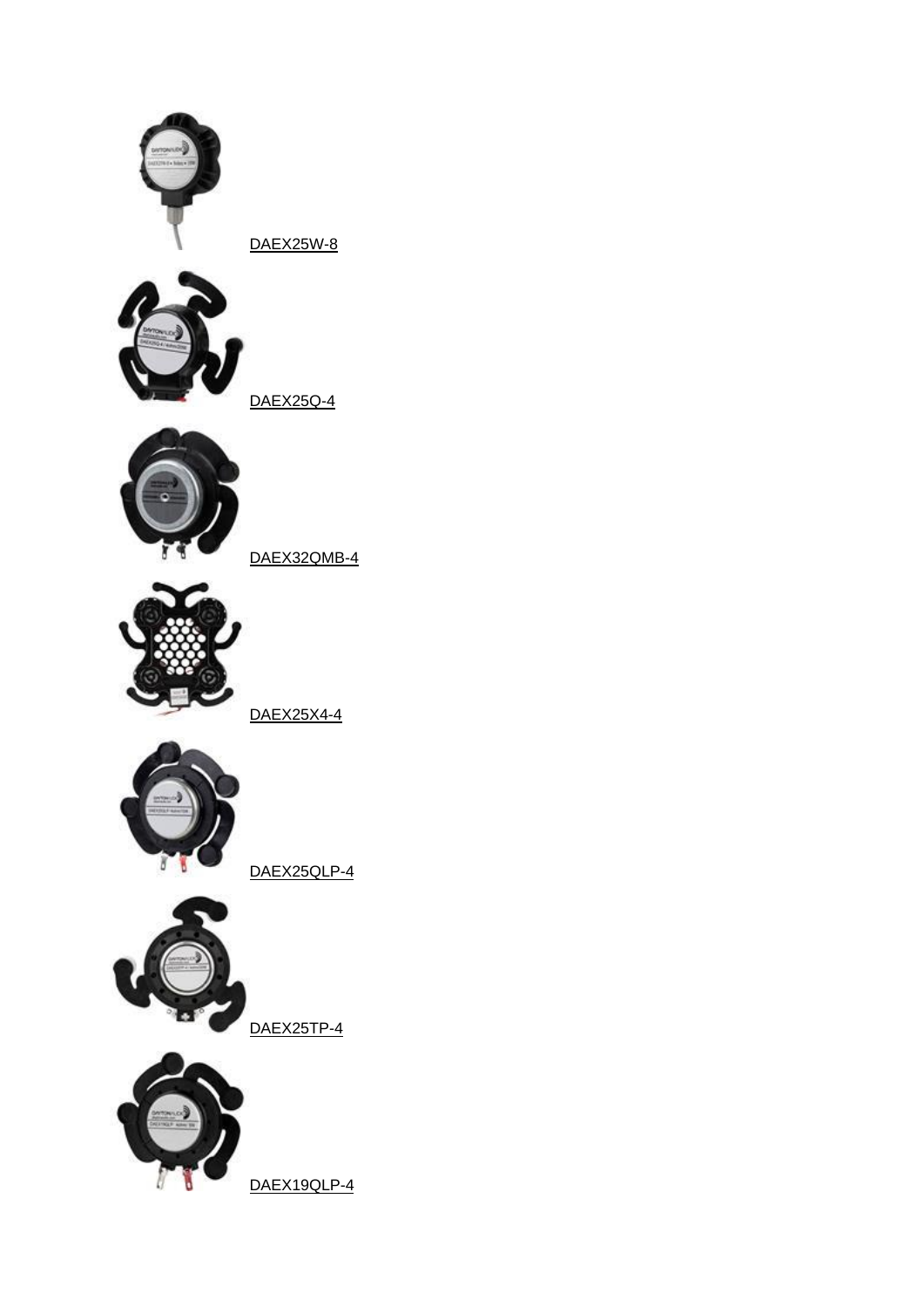

#### *Weather Resistant*



If elements are a concern, WEATHER RESISTANT exciters allow for more flexibility and installation options. Their hermatically-sealed design permits indoor or outdoor installation in a variety of conditions including extreme temperatures and water exposure.



[DAEX25W-8](http://www.daytonaudio.com/index.php/loudspeaker-components/loudspeaker-drivers-by-series/exciters/daex25w-8-waterproof-25mm-exciter-10w-8-ohm.html)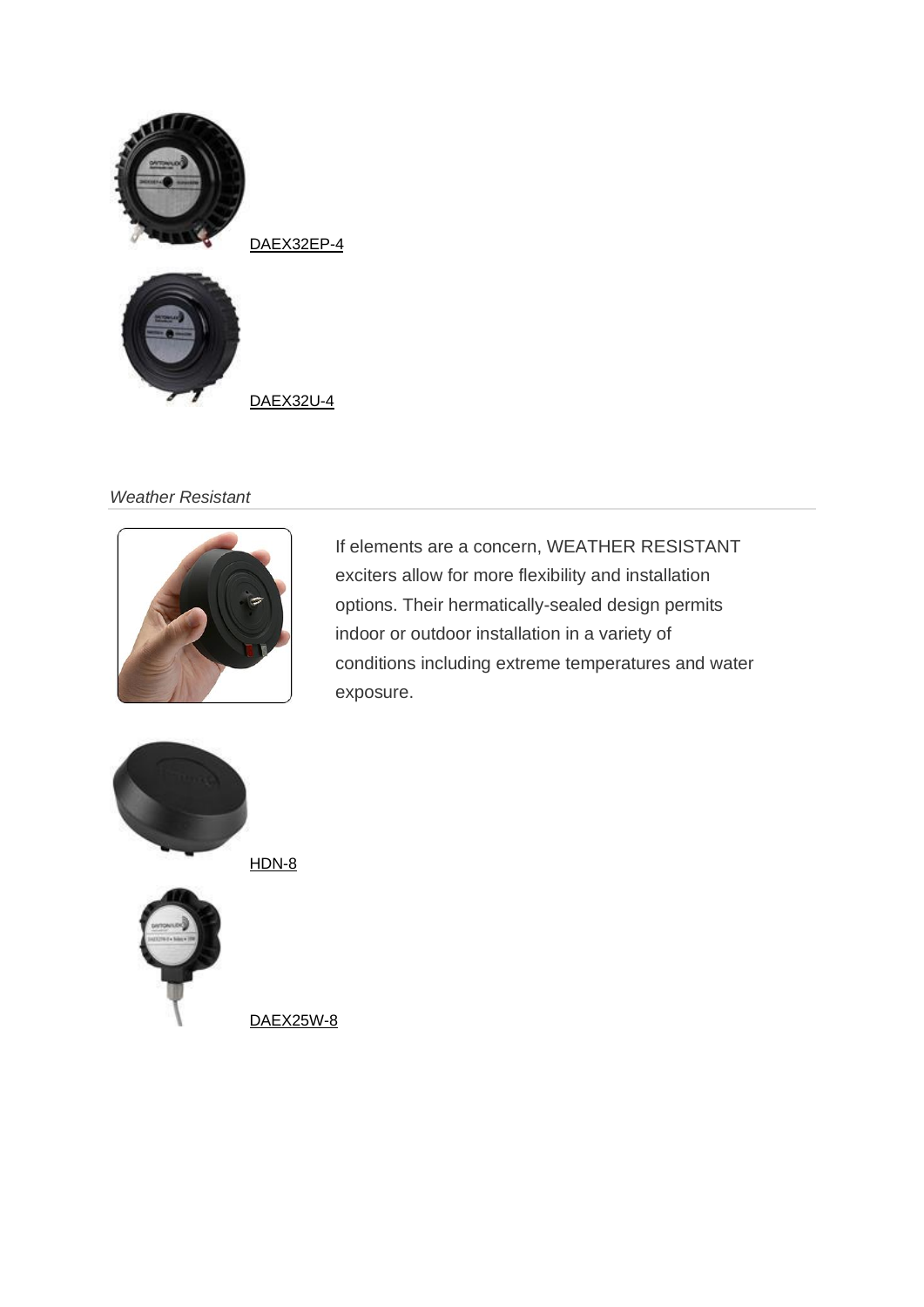### *Haptic Feedback*



Add the sense of touch to computer applications with HAPTIC FEEDBACK exciters. Their ultracompact design enables incorporation into a variety of small-scale applications such as virtual reality where tactile response is desired.



[DAEX-13-4SM](http://www.daytonaudio.com/index.php/loudspeaker-components/loudspeaker-drivers-by-series/exciters/daex-13-4sm-skinny-mini-exciter-audio-and-haptic-feedback-13mm-3w-4-ohm.html)



[DAEX19SL-4](http://www.daytonaudio.com/index.php/loudspeaker-components/loudspeaker-drivers-by-series/exciters/daex19sl-4-slimline-coin-type-19mm-exciter-4w-4-ohm.html)

[DAEX13CT-4](http://www.daytonaudio.com/index.php/loudspeaker-components/loudspeaker-drivers-by-series/exciters/daex13ct-4-coin-type-13mm-exciter-3w-4-ohm.html)



[DAEX-9-4SM](http://www.daytonaudio.com/index.php/loudspeaker-components/loudspeaker-drivers-by-series/exciters/daex-9-4sm-skinny-mini-exciter-audio-and-haptic-feedback-9mm-1w-4-ohm.html)



[DAEX9CT-4](http://www.daytonaudio.com/index.php/loudspeaker-components/loudspeaker-drivers-by-series/exciters/daex9ct-4-coin-type-9mm-exciter-0-5w-4-ohm.html)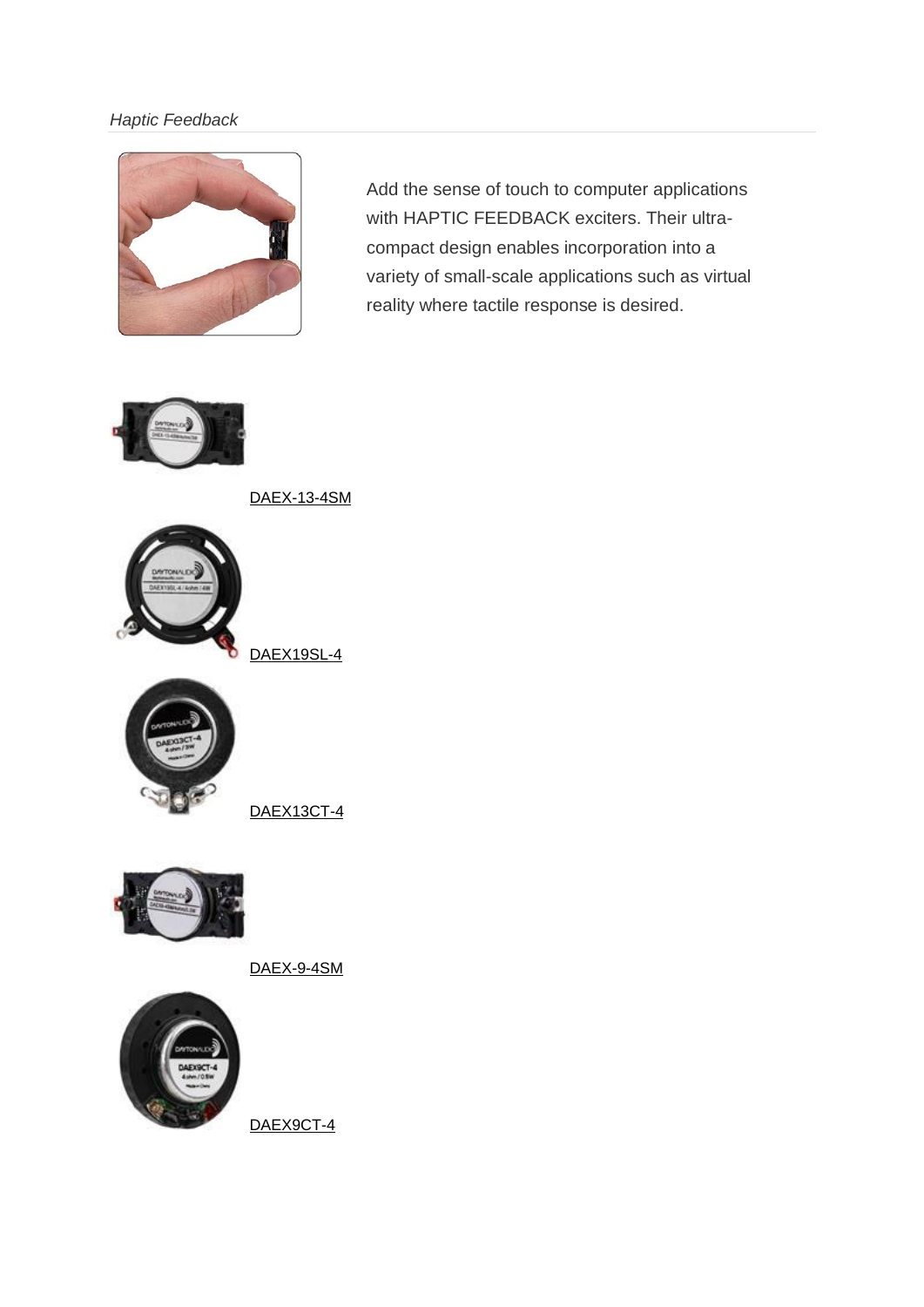

[DAEX13CT-8](http://www.daytonaudio.com/index.php/loudspeaker-components/loudspeaker-drivers-by-series/exciters/daex13ct-8-coin-type-13mm-exciter-3w-8-ohm.html)

*Bass Shaker*



The most notorious tactile transducer, BASS SHAKERS work on the principle that low frequency bass is mostly felt and not heard. When mounted to a couch or chair, BASS SHAKERS add a fourth dimension to the listening experience as they transfer electrical energy to mechanical energy. Some sound waves are simply too low to hear and therefore are felt through the body, delivering high impact response in home theater and gaming applications. The bass shakers also reinforce sound waves in the bass region that you can hear by adding the "feeling" part of the experience.

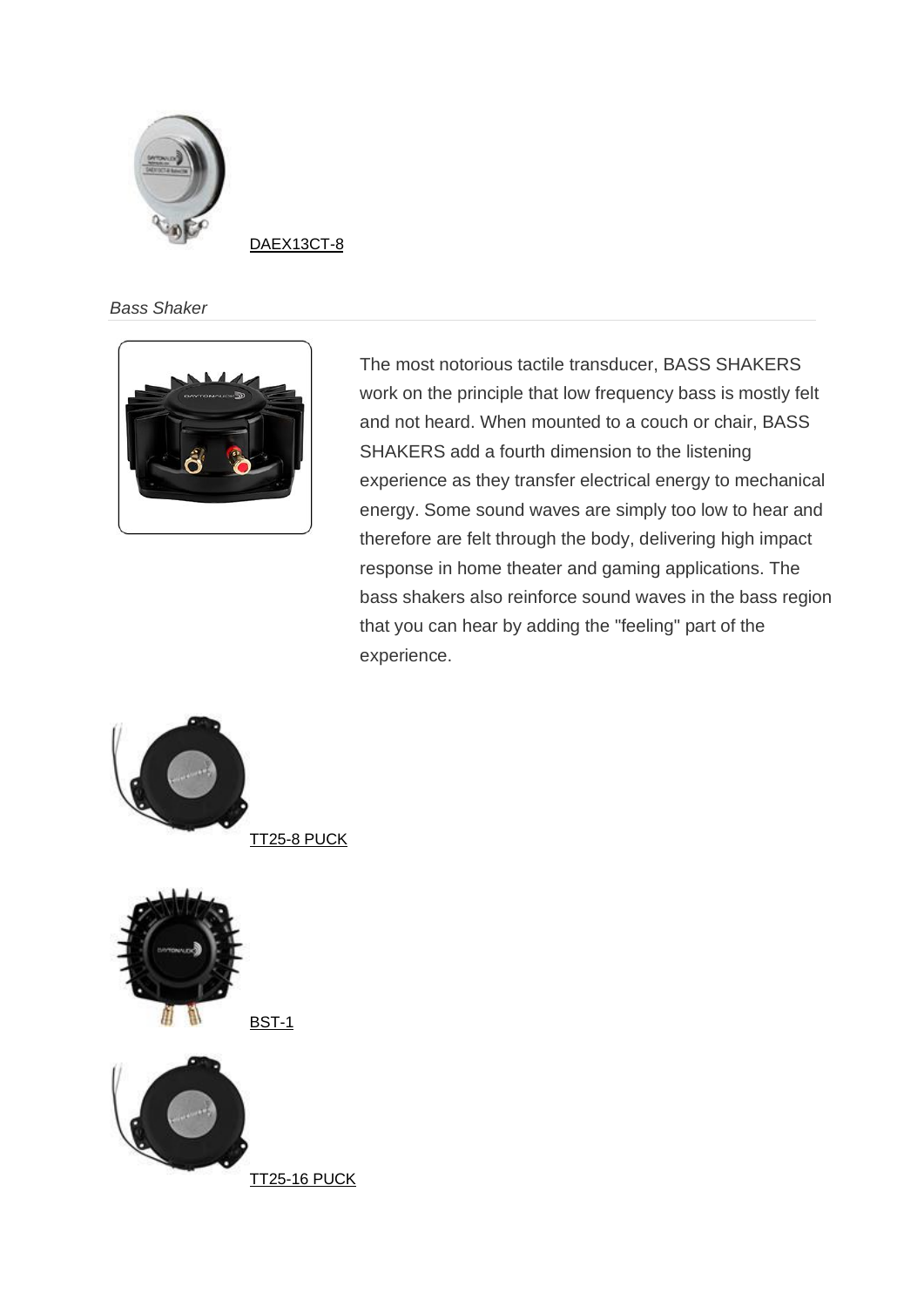

**MATERIAL SELECTION FOR EXCITERS**

In many surface exciter applications, the material of the surface to be excited and the edge termination of the surface are dictated by external factors. However, these selections can be optimized to provide improved audio quality over a wider bandwidth from the hidden 'speaker' formed by the exciter and the panel. The material that the exciter is used with has the greatest impact on the frequency range and efficiency of the exciter, which is why a generalized frequency or impedance response curve is not typically published for exciters.

The ideal material for mounting an exciter is a thin, lightweight sheet of material with high compressive strength and moderate to high bending strength. The compressive strength of the material has the greatest effect on the treble extension of the resulting 'speaker' (affecting 'detail' and 'air'), while the bending strength of the material influences the midrange and low frequency efficiency of the 'speaker'.

The amount of acoustic output from the panel over its effective bandwidth is determined by the weight of the panel material and the available force from the exciter. For thicker or heavier materials, a larger and more powerful exciter may be needed, or multiple exciters may be used. Whenever possible, the weight of the surface to be excited should be minimized.

Excellent materials to use for exciter mounting include:

- Aluminum, Nomex/Kevlar, or resin-impregnated paper honeycomb sandwich composites
- Structural or syntactic foam sandwich composites (e.g. Rohacell)
- Fabric-reinforced phenolic plastic panels
- Fiberglass-reinforced resin panels
- Corrugated or honeycomb cardboard sheet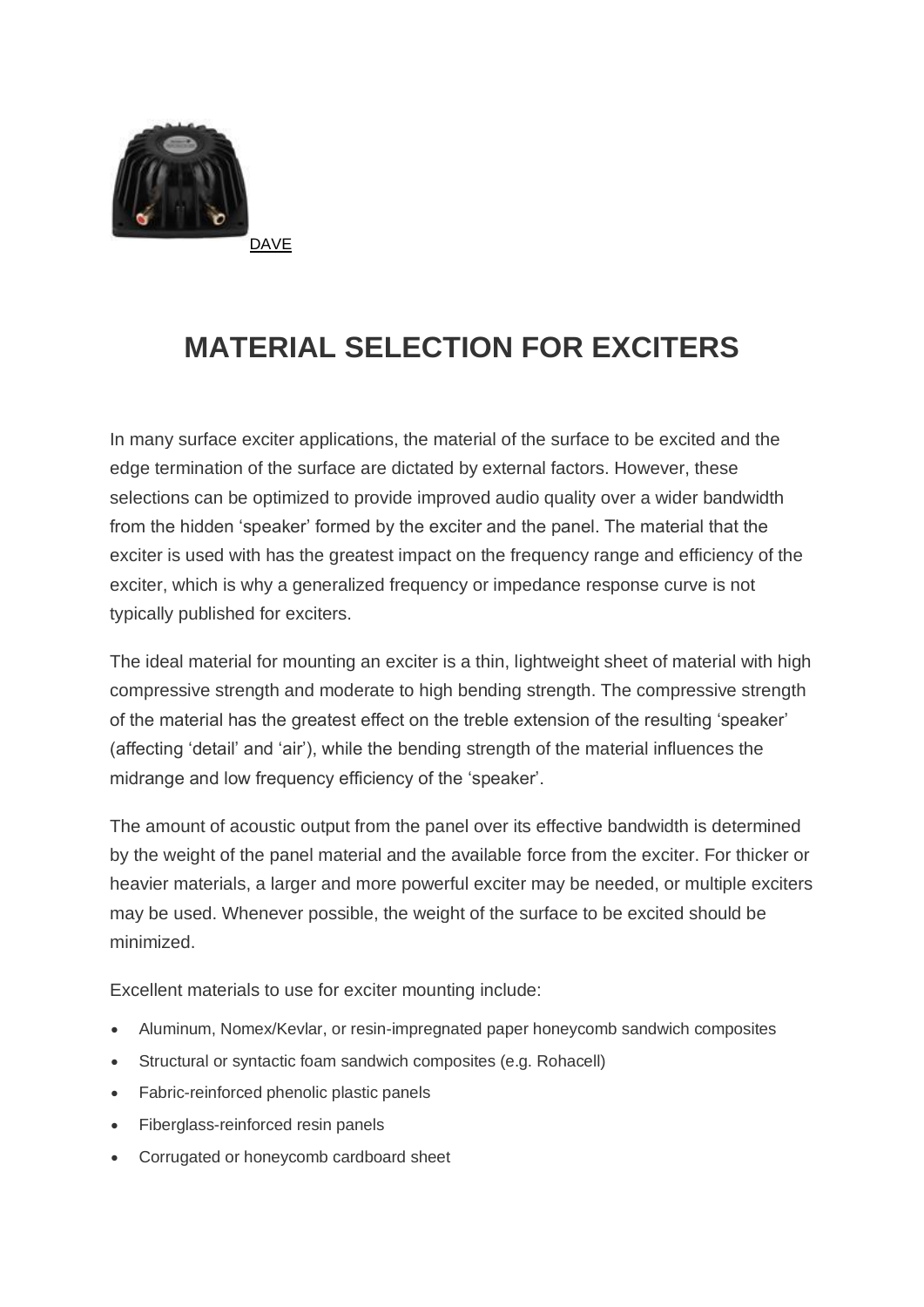- Corrugated plastic 'signboard' material
- Foam-core poster board with paper backing

Other materials which are less ideal but still workable include:

- Unreinforced plastic panels
- Mylar sheet
- Plexiglas or Lexan sheet
- Glass windows
- **Mirrors**
- Acoustic drop-ceiling tiles
- Wallboard
- Plywood/MDF/OSB sheets

Materials which may not give desirable results:

- Metal panels
- Metal structural members
- **Concrete**
- Wooden beams
- **Soil**

# **EXCITER PLACEMENT AND INSTALLATION**

Once the mounting surface material, shape, and size are known, the exciters can be placed. Exciter placement is critical to achieving uniform excitation of the surface while maintaining wide dispersion. For the best results, exciters should be placed near the center of the mounting surface, but should be offset from each edge of the surface so that the distance from the exciter to the edge is not an even multiple of the distance from the exciter to another edge of the panel, in order to avoid the buildup of standing waves.

For mounting exciters to a flat rectangular panel (a common application), the width of the panel should be less than 4/5 of the height, or vice versa, and good results will be given with the exciter mounted a distance of 2/5 of the panel width from one side of the panel, and 3/5 from the other side of the panel, with the same relationship used for exciter placement with respect to the panel height. This relationship will provide a satisfactory offset to reduce the buildup of standing waves on the panel.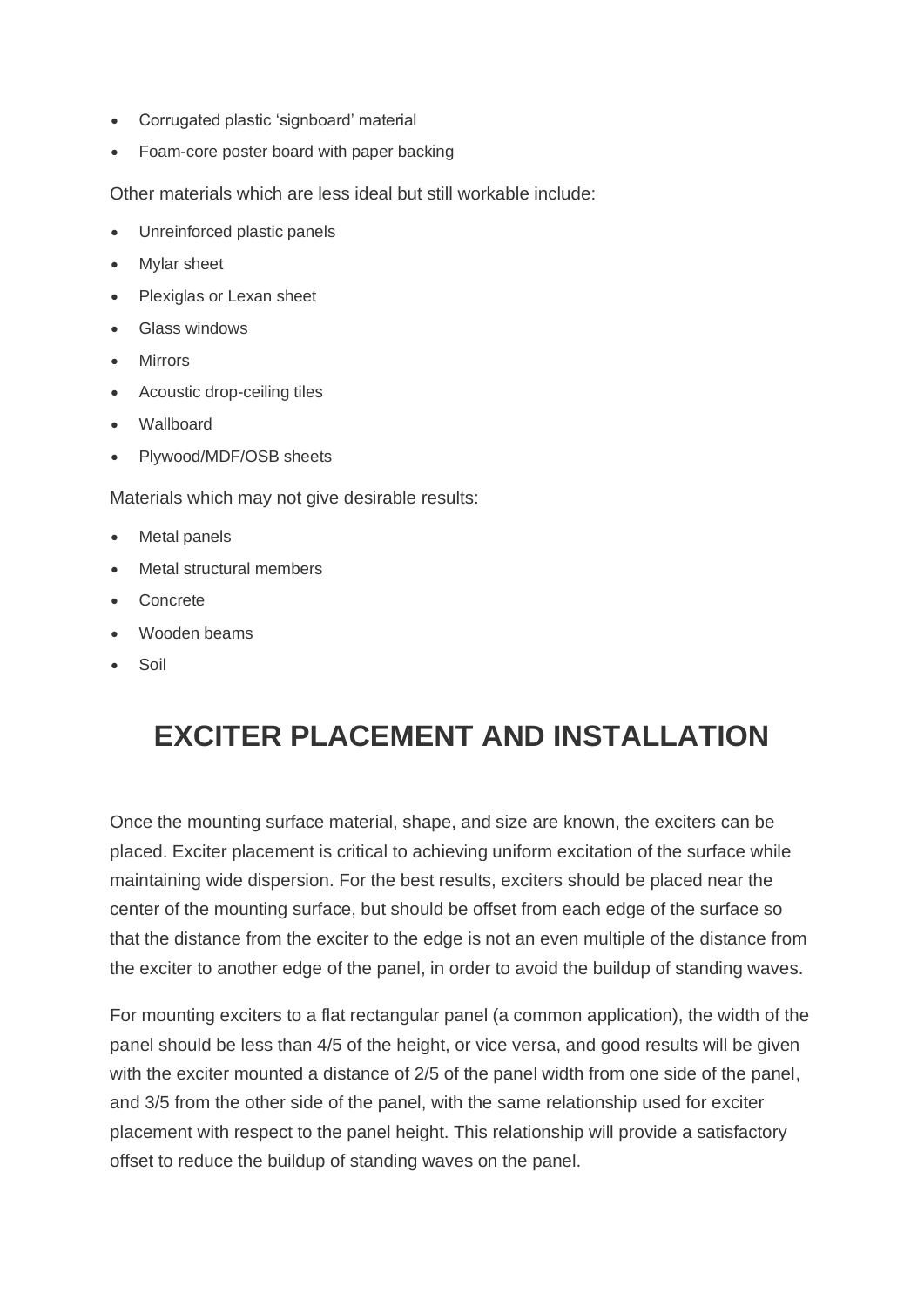

If multiple exciters are needed for a panel or surface, it is not recommended to space the exciters evenly across the surface. This will result in very narrow sound dispersion at upper midrange and treble frequencies. Instead, place the exciters together in a group, with exciters at unequal distances from the panel edges and from one another.

Installation of most exciters is simple. An adhesive pad is provided with some exciters, which should be applied to a smooth, clean area of the surface. For other exciters that provide screw mounting via a mounting plate, it is still recommended to apply an adhesive such as "super glue", hot melt glue, or double-sided tape to the mating surface of the mounting plate in addition to the mechanical fasteners, to avoid rattling or buzzing of the mounting plate against the surface. If attenuation of upper frequencies is desired (typically not desirable), this can be achieved with an inductor electrically in series with the exciter, or by adding a compliant pad (such as a sheet of rubber) between the exciter and the surface.

#### **Edge Termination and Damping**

As described earlier, prior to being radiated into the room by the vibrating panel surface, acoustic waves first travel through the material of the panel itself, as though it were its own acoustic environment, with its own speed of sound. When these traveling waves in the panel material encounter a different acoustic impedance (such as a different material or a panel edge), some or all of the traveling wave is reflected and propagates in a new direction across the panel. In some instances it may be desirable to reduce this reflected energy to improve clarity and transient response, and this can be achieved through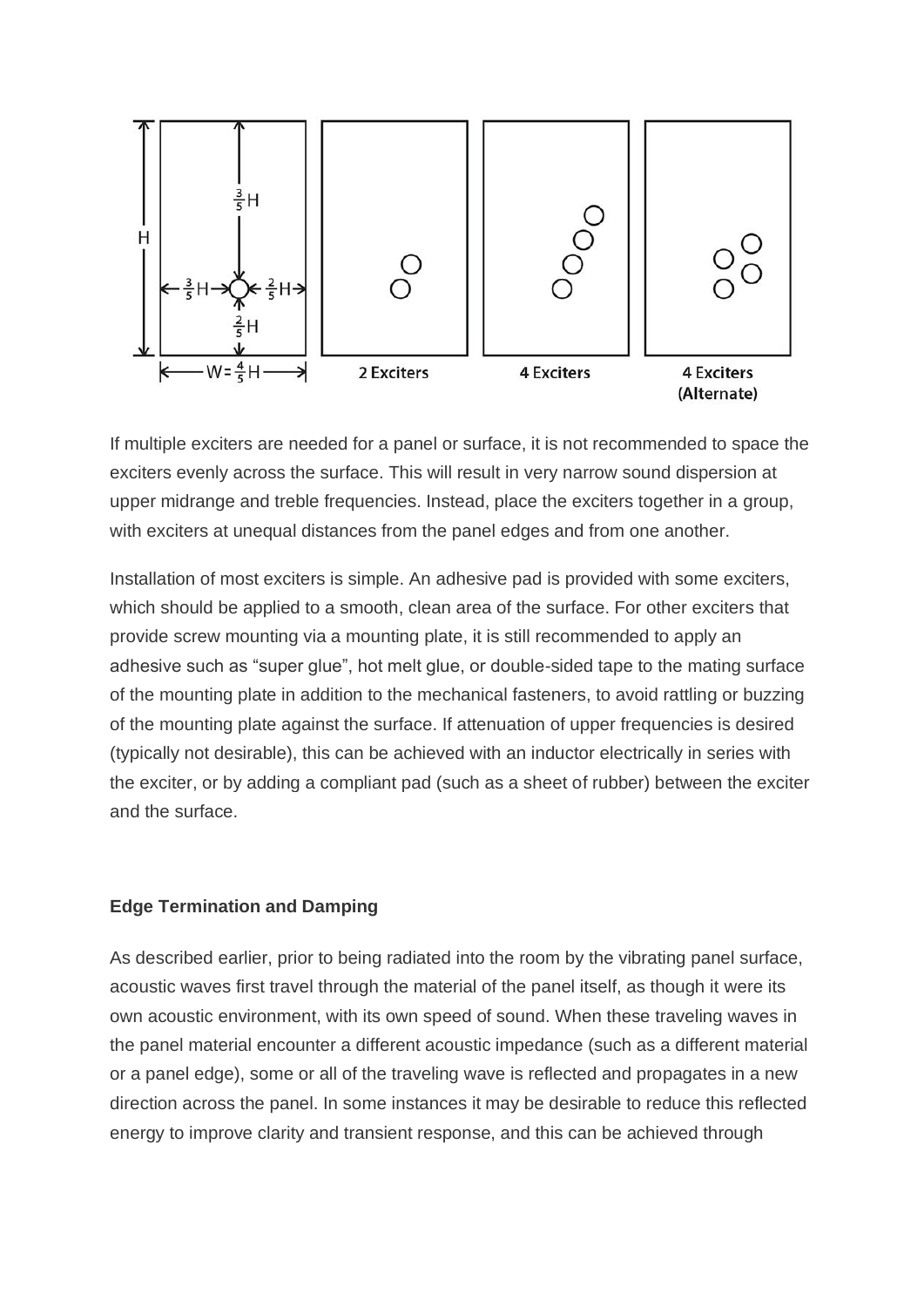controlled termination of the panel edge, or by applying a soft damping material to the panel itself.



The benefit of compliantly suspending part or all of the panel is a reduction in the internally reflected energy, because some of the energy is transmitted into the compliant material and does not get reflected. Compliant suspension of the panel edges may be accomplished using a soft material like foam tape, a silicone adhesive bead, or a flexible rubber member.

Other means can be used to control the vibration of the panel. For example, the corners of a rectangular or polygonal panel may be rounded to help reduce long-decay reflections. Linear or curved braces, point masses, and damping elements (such as felt buttons) may also be added to the panel to control its vibration, but these are generally not necessary except in highly-optimized applications. Engineering modeling software can aid in the application of these more advanced panel damping features, or the placement and use of these items can be determined experimentally.

### **Additional Tips**

- Using a larger panel or installing the exciter to a larger surface will provide deeper bass response.
- A non-magnetic material should be chosen for the exciter mounting surface; mounting the exciter to a magnetic material may interfere with the magnetic circuit of the exciter's motor assembly and impair performance.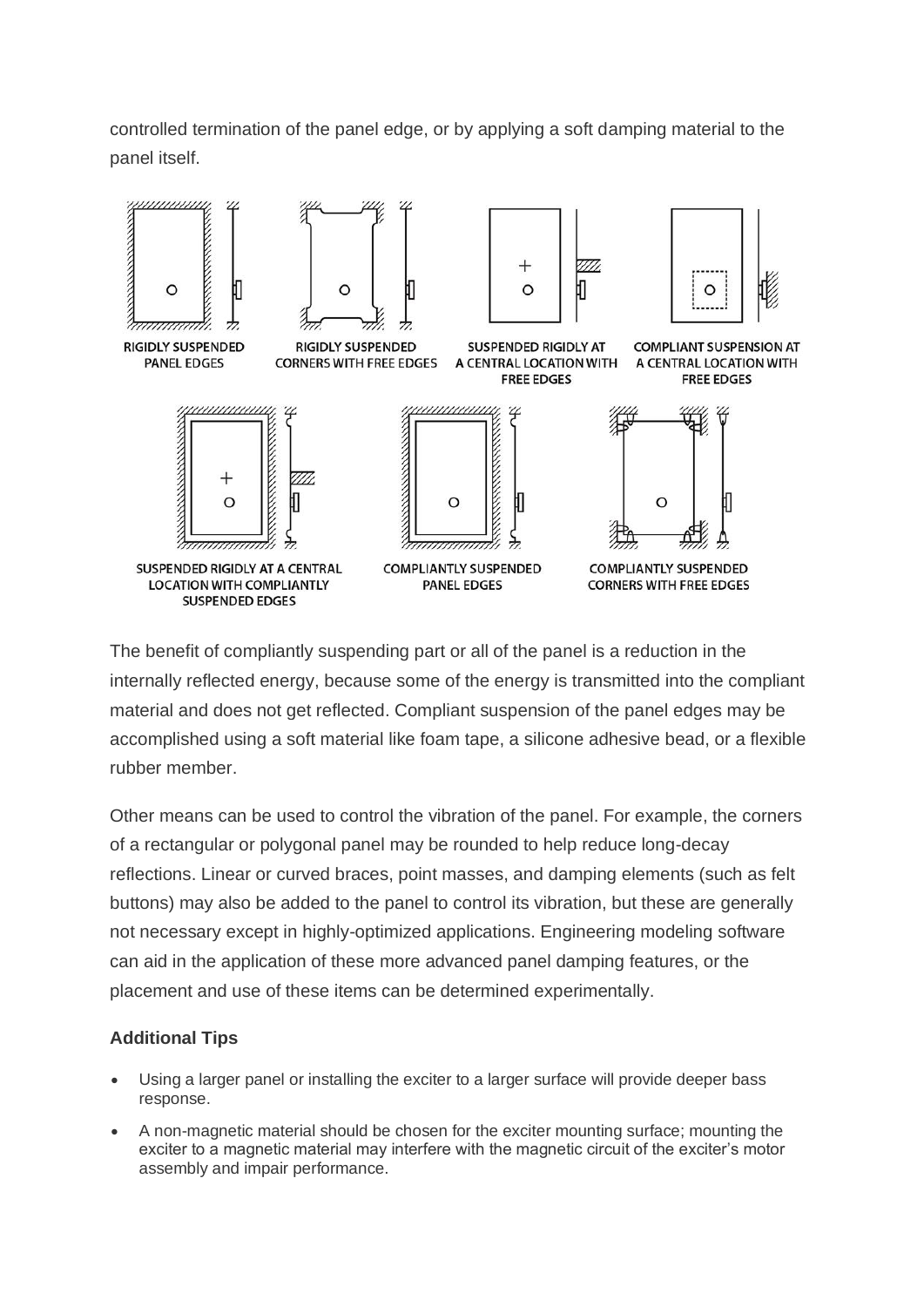- Suspending a panel at a central location will reduce bass response; exciter placement should be chosen to be between central mounting points and panel edges, instead of placing the exciter close to the central mounting point.
- Exciters are slightly less efficient than conventional loudspeakers. As a very rough guideline, expect to replace one speaker with two exciters in retrofit applications.

## **WIRING OF EXCITERS**

Exciters may be used with any typical audio amplifier, using typical speaker wire. However, care should be taken to avoid overloading the amplifier with a low-impedance load. Because many exciter-based audio systems use multiple exciters, care should be exercised in wiring the exciters so the resulting load presented to the amplifier does not fall outside the amplifier's minimum rated impedance.

When using multiple exciters, the units may be wired together in series or parallel to give an acceptable impedance load for the amplifier. When exciters are wired in series, their impedances add together (8 ohms  $+ 8$  ohms = 16 ohms). When exciters are wired in parallel, the impedance of one exciter is divided by the number of exciters (8 ohms / 2 exciters = 4 ohms). By creating groups of exciters wired in series, then wiring the multiple series groups in parallel, a wide range of impedances can be created from groups of many exciters. It is usually easiest to use this technique on even-numbered groups of exciters.

Below are some examples of series-parallel wiring to achieve desired impedances.

**Example 1:** Four 8-ohm exciters, wired for 8 ohms combined

Series Group 1:  $(8 \text{ ohms} + 8 \text{ ohms} = 16 \text{ ohms})$ Series Group 2:  $(8 \text{ ohms} + 8 \text{ ohms} = 16 \text{ ohms})$ 16 ohms per series group / 2 series groups = 8 ohms total

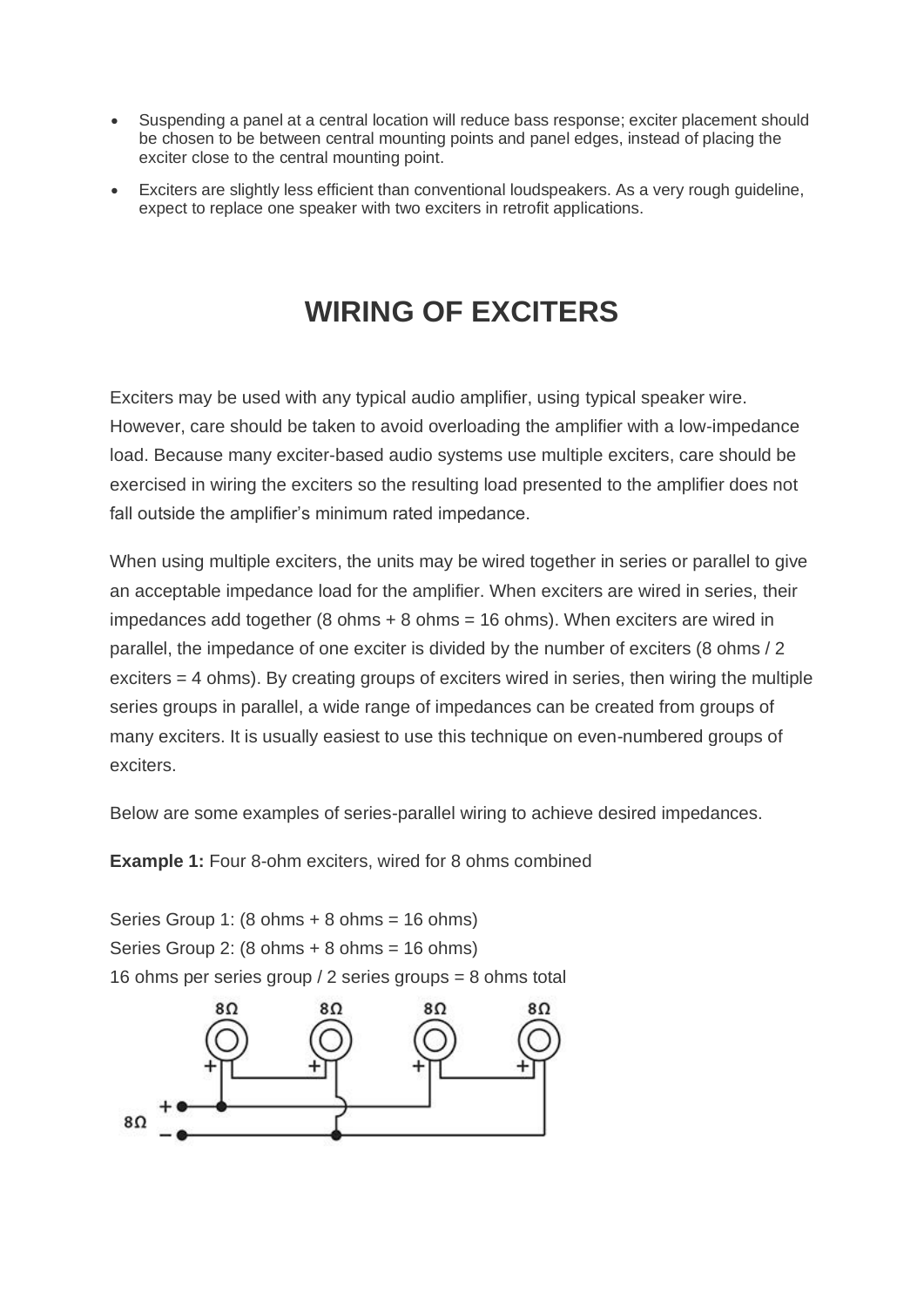**Example 2:** Eight 8-ohm exciters, wired for 4 ohms combined

Series group 1:  $(8 \text{ ohms} + 8 \text{ ohms} = 16 \text{ ohms})$ Series group 2:  $(8 \text{ ohms} + 8 \text{ ohms} = 16 \text{ ohms})$ Series group 3:  $(8 \text{ ohms} + 8 \text{ ohms} = 16 \text{ ohms})$ Series group 4:  $(8 \text{ ohms} + 8 \text{ ohms} = 16 \text{ ohms})$ 16 ohms per series group / 4 series groups = 4 ohms total



**Note:** Eight exciters with a nominal impedance of 8 ohms each cannot be wired via series/parallel for 8 ohms. See example 4 for a configuration using nine exciters with a nominal impedance of 8 ohms to achieve an 8 ohm final impedance. **Example 3:** Eight 4-ohm exciters, wired for 8 ohms combined

Series group 1:  $(4 \text{ ohms} + 4 \text{ ohms} + 4 \text{ ohms} + 4 \text{ ohms} = 16 \text{ ohms})$ Series group 1: (4 ohms  $+$  4 ohms  $+$  4 ohms  $+$  4 ohms = 16 ohms) 16 ohms per series group / 2 series groups = 8 ohms total

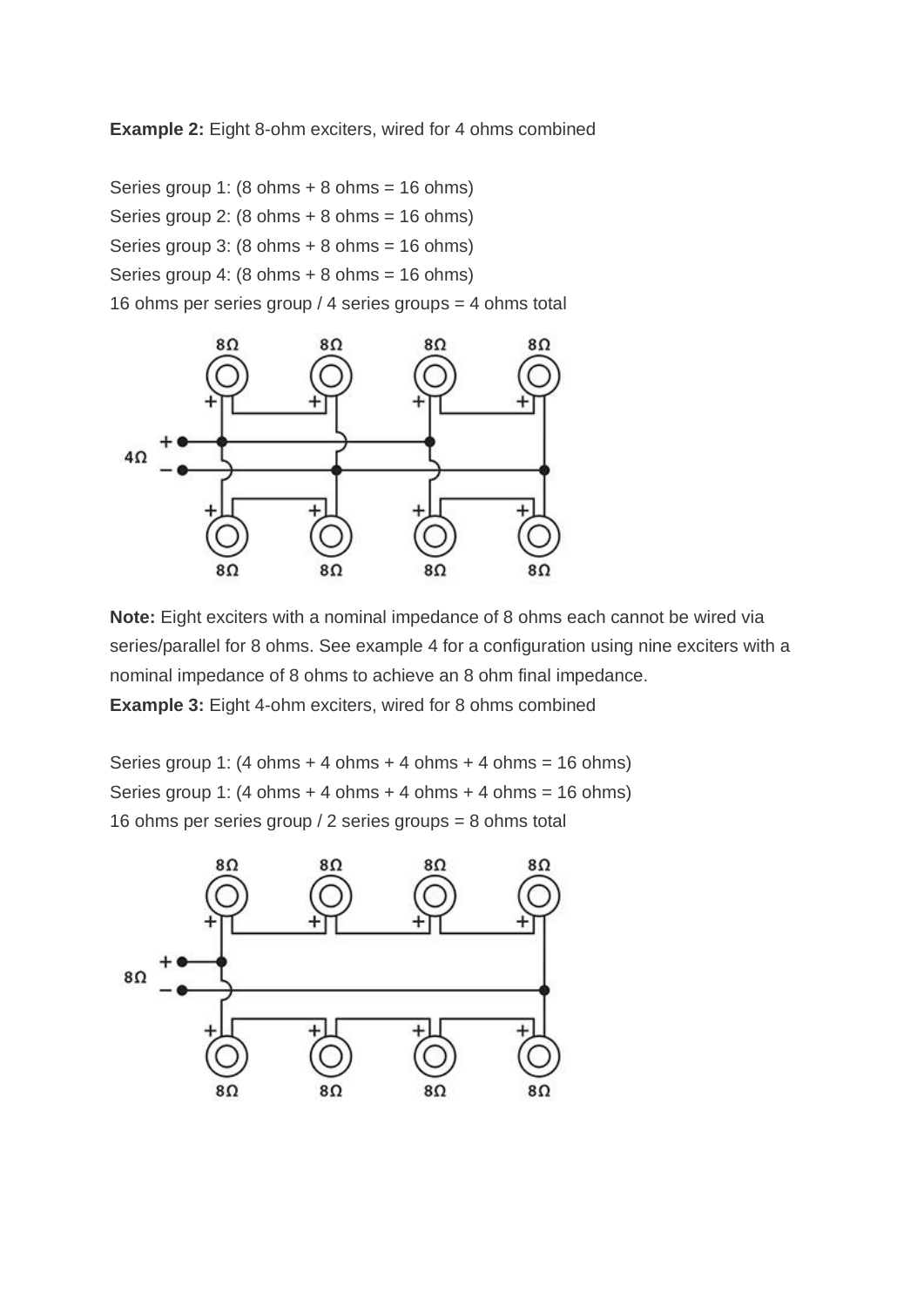**Example 4:** Nine 8-ohm exciters, wired for 8 ohms combined

Series group 1:  $(8 \text{ ohms} + 8 \text{ ohms} = 24 \text{ ohms})$ Series group 2:  $(8 \text{ ohms} + 8 \text{ ohms} = 24 \text{ ohms})$ Series group 3:  $(8 \text{ ohms} + 8 \text{ ohms} = 24 \text{ ohms})$ 24 ohms per series group / 3 series groups = 8 ohms total



For installations of multiple exciters, the connecting wire should not rest against the excited surface, in order to prevent noise from the wire buzzing against the surface. Where wire contacts the excited surface, it may be useful to add foam or felt to cushion the wire and prevent noise.

### **FAQs**

Here are answers to some common questions regarding the use and application of exciters for audio:

**1) Why select an exciter over a small speaker or conventional transducer?**

Exciters work by vibrating the surface they are mounted to, creating a high-quality invisible speaker. Because the substrate/surface is being vibrated to produce the sound, there is no need for grills or openings in the surface, making the system more resistant to vandalism or weather ingress. The exciter's thin profile makes it perfectly suited for applications where there are space and depth limitations. In addition, the wide-angle sound dispersion from an exciter often exceeds standard loudspeaker performance.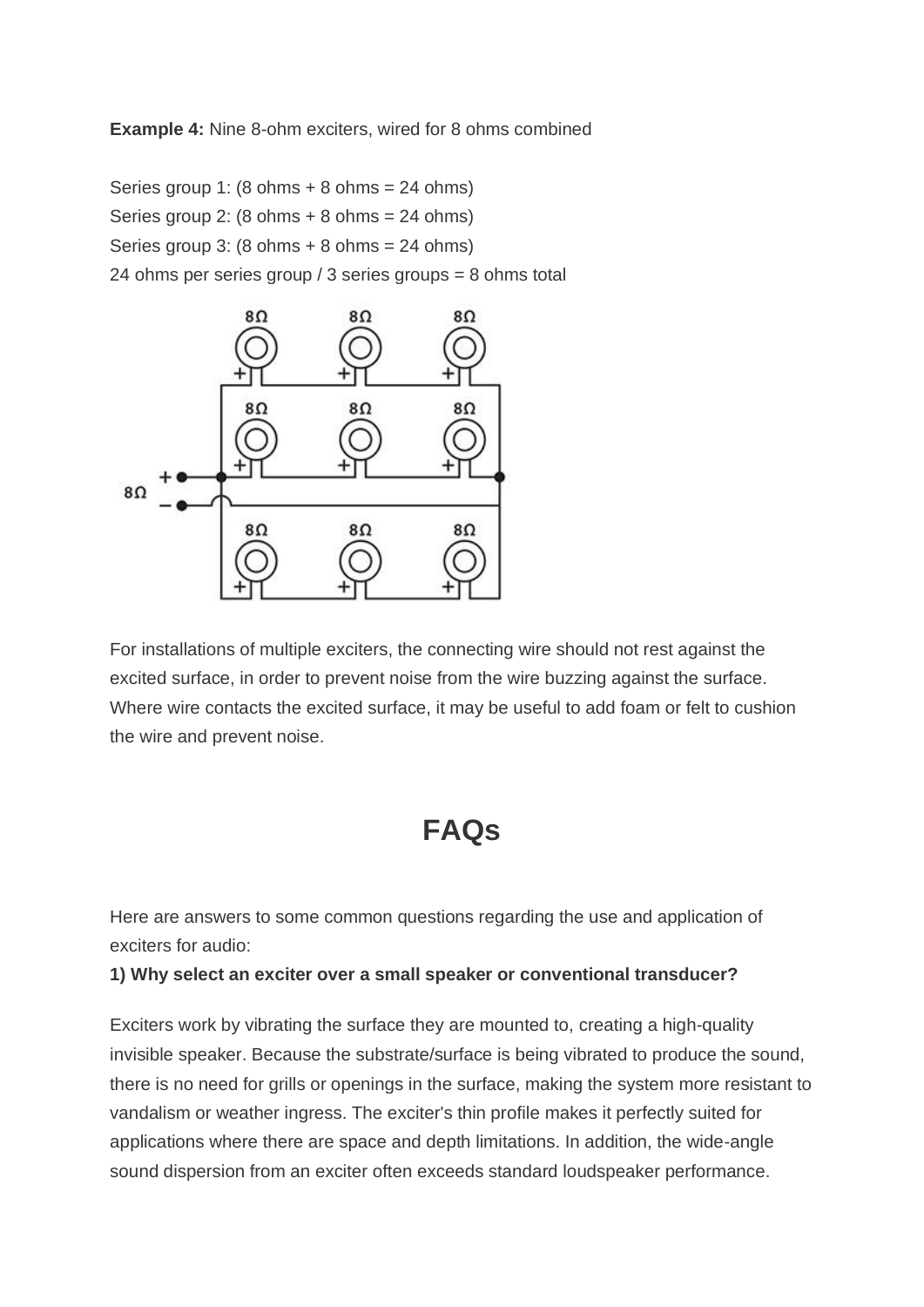### **2) Can two exciters on a single panel create stereo sound?**

Yes! It is possible to use a left channel and right channel exciter on a single panel to achieve stereo sound. The quality of the stereo image will be determined by the distance between the left and right channel exciters, and the symmetry of their placement on the panel, just like the distance between conventional loudspeakers affects their stereo image. Groups of exciters can also be used for the left and right channels, following the placement recommendations in this article.

### **3) How can I increase the low frequency (bass) sound being produced by the exciter?**

Bass and low frequency sound are enhanced greatly when using larger panels or increased areas of substrate. Additionally, using a heavier substrate will allow deeper bass to be achieved, but at the expense of reduced treble output.

### **4) Will the vibrations from an exciter be visible or "shake" the device or substrate the exciter is mounted to?**

Because the vibrations are small and "fast", and propagate over a larger panel area than a typical speaker, the movement of the surface is usually not visible to the listener. As an example, should the exciter be used on video displays, the visual impact of sound being generated from the panel is unseen. Also, most electronic devices will be unaffected by the vibration of an exciter.

### **5) How are exciters mounted or affixed to surfaces?**

Most exciters incorporate a mounting ring with peel-and-stick film adhesive that is used to mount the exciter to most any substrate or surface area. Prior to mounting, surfaces should always be prepared (clean and dry) to remove dust, oils or any other elements that may impede the bonding of the adhesive and surface areas.